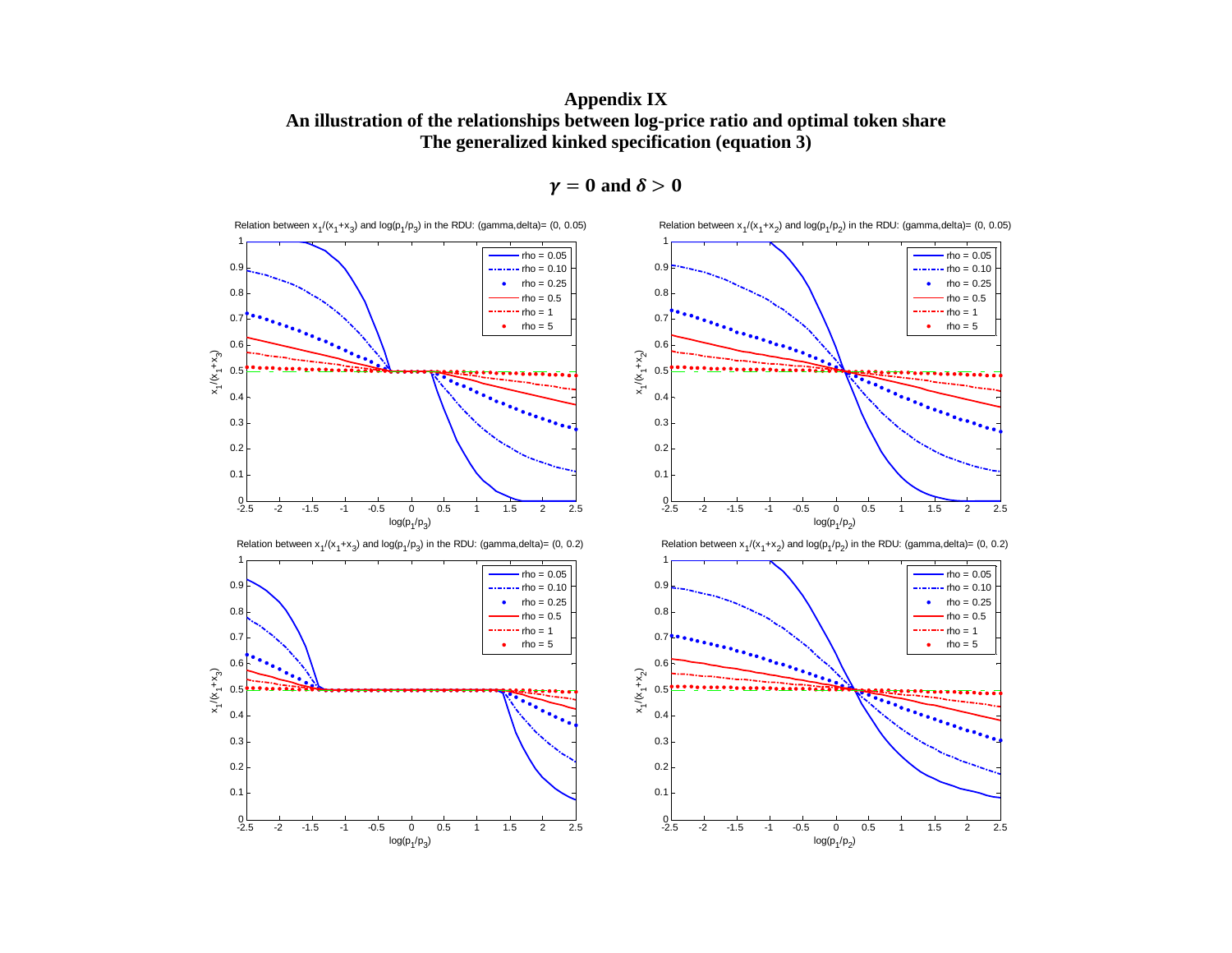$\gamma > 0$  and  $\delta = 0$ 



Relation between  $x_1/(x_1+x_2)$  and  $log(p_1/p_2)$  in the RDU: (gamma, delta)= (0.05, 0)

Relation between  $x_1/(x_1+x_3)$  and  $log(p_1/p_3)$  in the RDU: (gamma,delta)= (0.05, 0)

 $_{-2.5}^{0}$ 

 $^{0}_{-2.5}$ 

0.1 0.20.30.4 $0.5$ 0.6 0.70.80.9 1

 $x^{1}(x^{1}+x^{3})$ 

0.1 0.20.30.40.50.6 $0.7$ 0.80.91

 $x^{1}(x^{1}+x^{3})$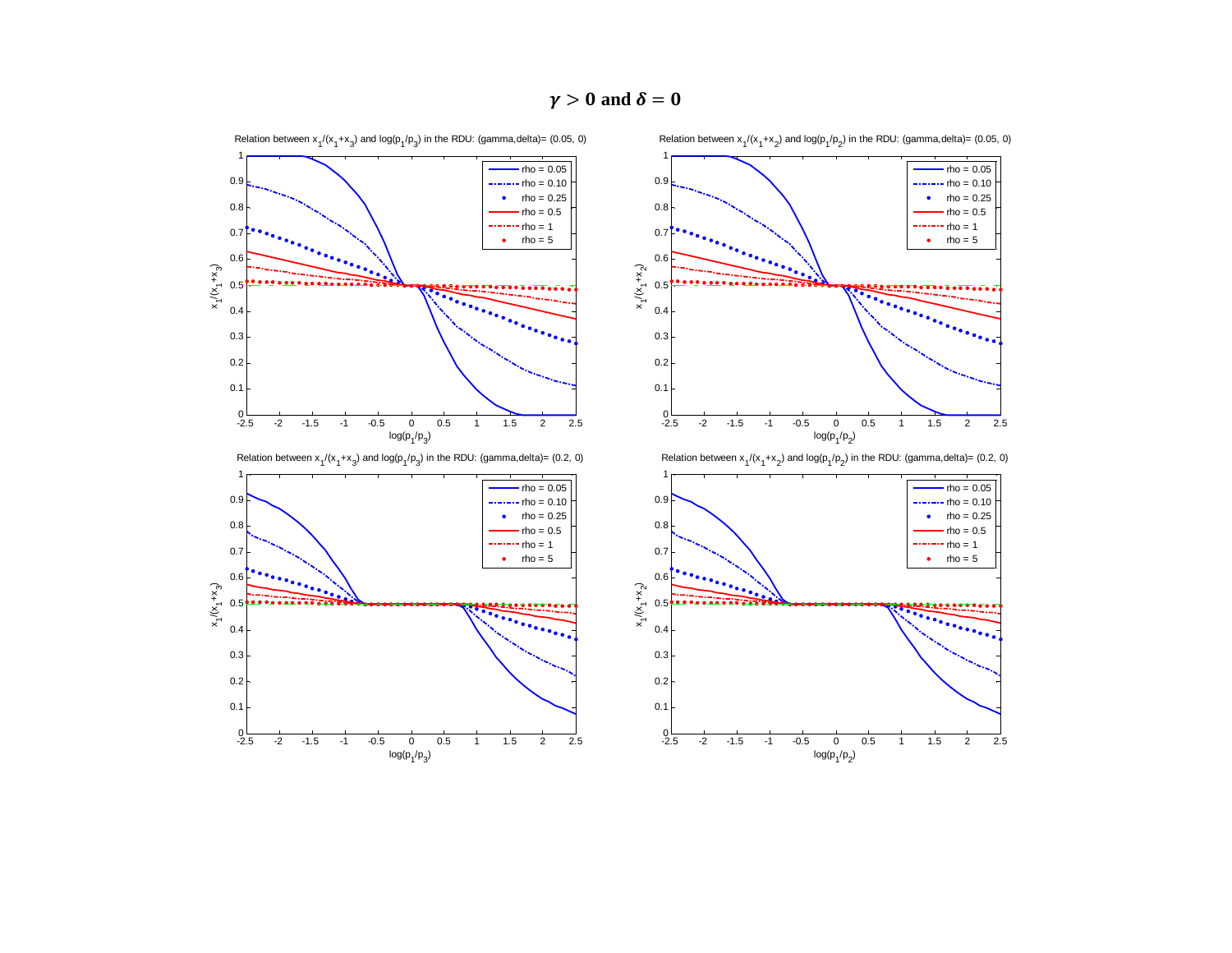

 $^{0}$  –  $^{2.5}$ 

 $_{-2.5}^{0}$ 

0.1 0.2 0.3 0.4 0.5 0.6 0.7 0.8 0.91

 $x^{1}(x^{1}+x^{3})$ 

0.10.2 0.3 0.4 0.5 0.6 0.7 0.80.9 1

 $x^{1}(x^{1}+x^{3})$ 

 $\gamma > 0$  and  $\delta > 0$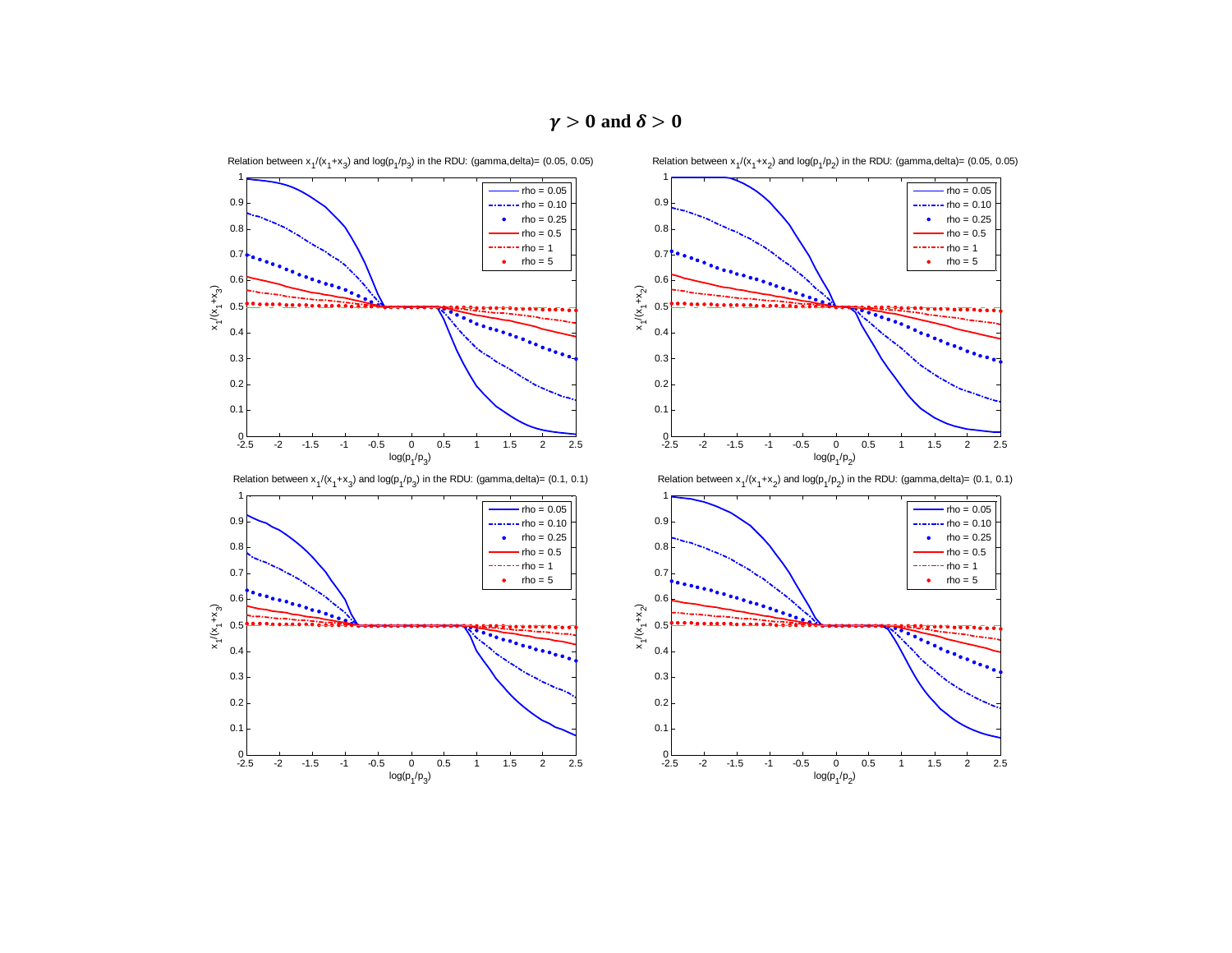

Relation between  $x_1/(x_1+x_3)$  and  $\log(p_1/p_3)$  in the RDU: (gamma, delta) = (0, -0.05)

 $^{0}$  – 5

 $_{-2.5}^{0}$ 

0.10.2 0.3 0.4 0.5 0.60.7 0.80.91

 $x^{1}(x^{1}+x^{3})$ 

0.1 0.20.30.4 0.5 0.6 0.70.8 0.91

 $x^{1/2}$ ر<br>+<br>X+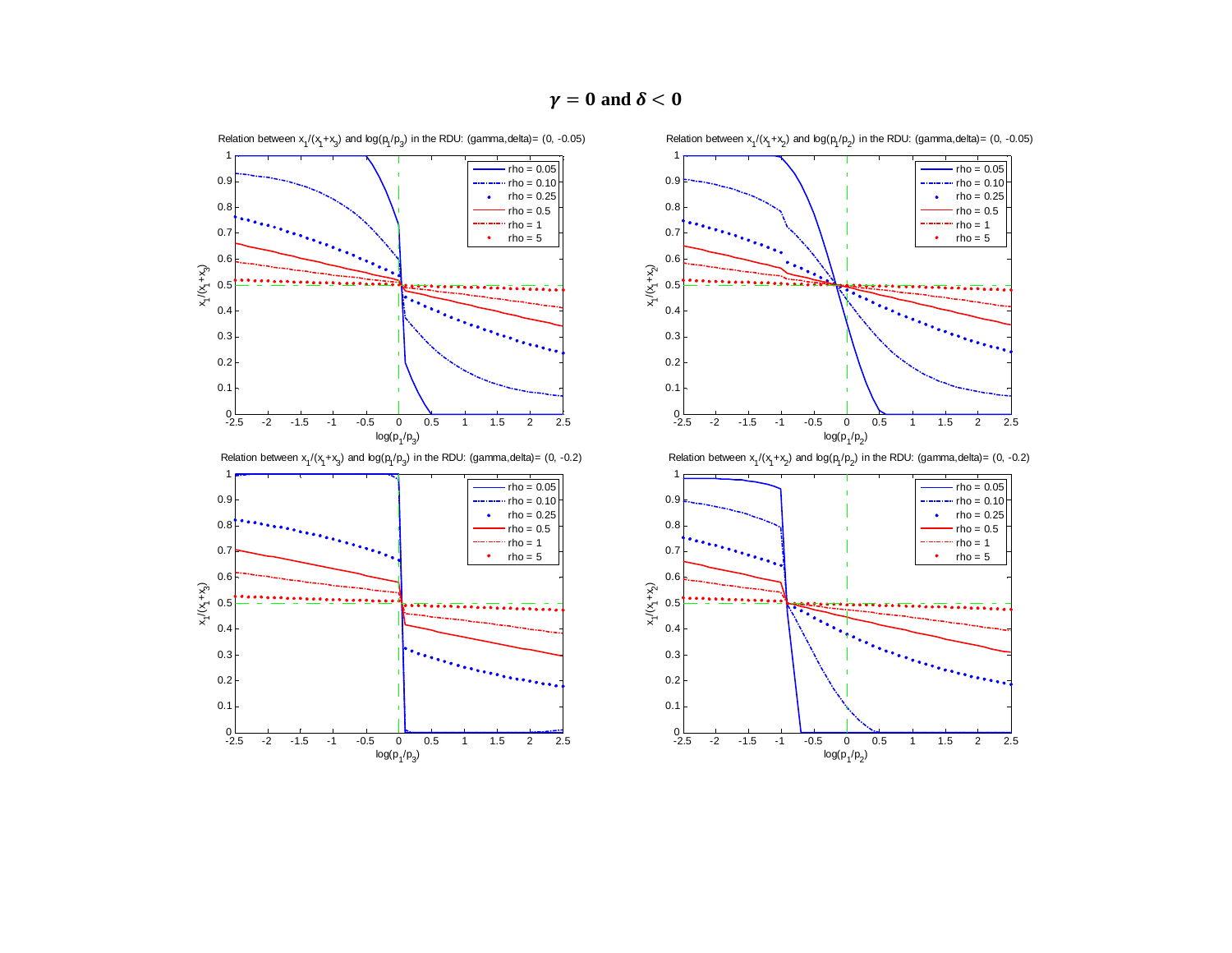

 $\gamma < 0$  and  $\delta = 0$ 

rho = 0.05 rho = 0.10  $rho = 0.25$  $rho = 0.5$ 

 $log(p_1/p_2)$ Relation between  $x_1/(x_1+x_2)$  and  $\log(p_1/p_2)$  in the RDU: (gamma, delta) = (-0.2, 0)

-2 -1.5 -1 -0.5 0 0.5 1 1.5 2 2.5





Relation between  $x_1/(x_1+x_3)$  and  $\log(p_1/p_3)$  in the RDU: (gamma, delta) = (-0.05, 0)

0.8 0.91